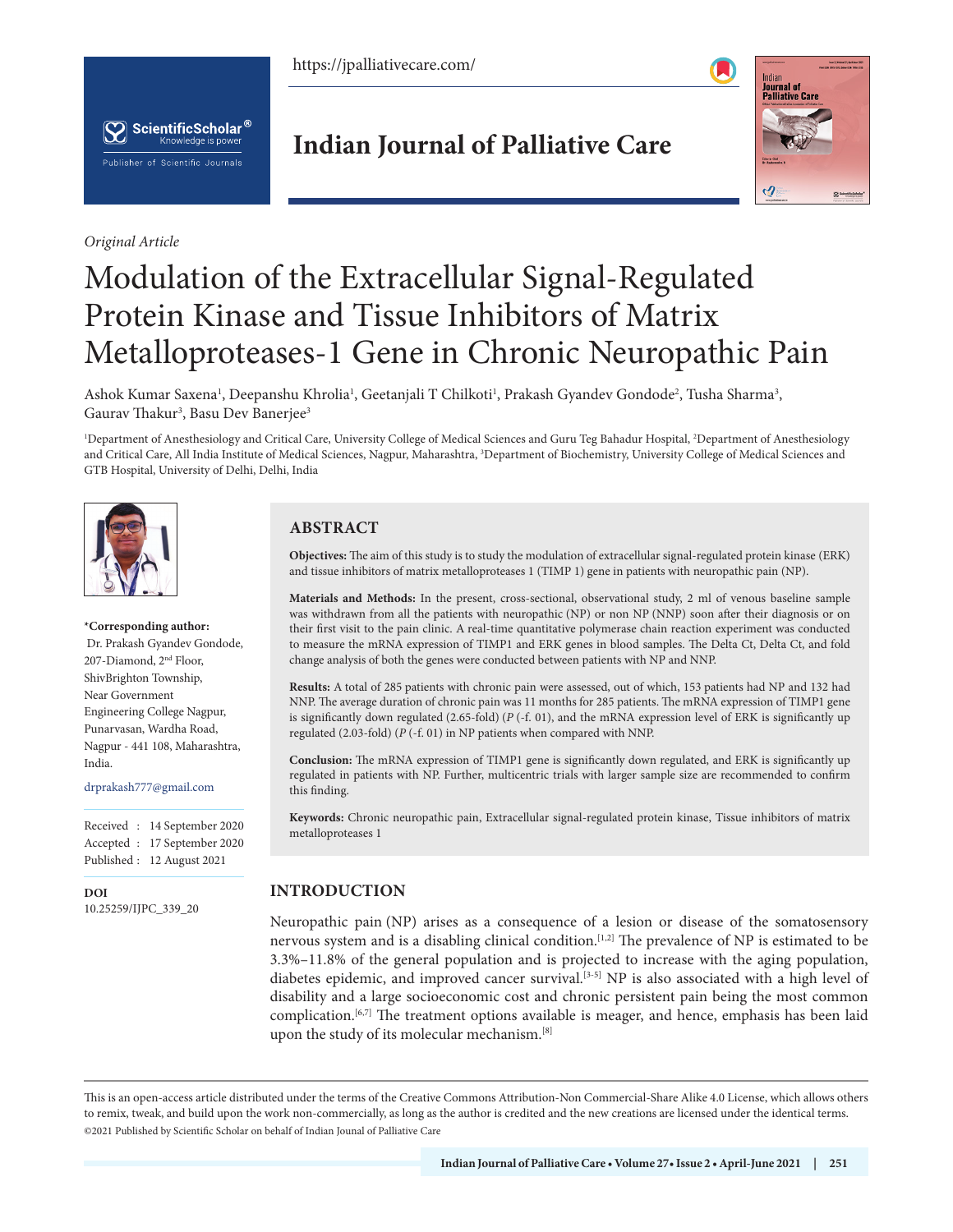A complete understanding of the various predictors influencing the occurrence and intensity of NeuP and the extent to which they depend on the specific underlying etiology is essential. Recently, genetic susceptibility has been known to contribute to the risk of developing NeuP. Evidence from human genetic studies have shown that NeuP disorders may be caused by mutations in a single gene or multiple genes thus leading to inter-individual variation in the susceptibility and intensity of NP.[9-12] A better understanding of the genetic architecture of NeuP will not only provide fundamental insight into the disease pathophysiology, but would also reveal new drug targets and thus help in the preemptive planning of the individual treatment plans.

Tissue inhibitors of matrix metalloproteases (TIMPs 1-4) are endogenously expressed proteins that can prevent the activation of all the pro forms of matrix metalloproteinase (MMPs). MMPs, a family of zinc-dependent extracellular proteases, have constitutive expression in uninjured states and mediates the cellular extracellular environment by assisting in growth and regenerative processes as it is expressed in migrating growth cones.[13-15] The balance between the expression of MMPs and their endogenous tissue inhibitors (TIMPs) has important implications in the pathogenesis and recovery in disease or peripheral nerve injury.<sup>[16]</sup> Various animals and human research have confirmed a lack of TIMP induction corresponding to MMP upregulation postinjury resulting in excess MMP proteolytic activity.[17]

Following nerve injury, phosphorylation of extracellular signal-regulated protein kinase (ERK), an important member of MAPK family, is sequentially increased in neurons, microglia, and astrocytes of the dorsal horn and gracile nucleus, and in injured large dorsal root ganglion neurons.<sup>[18]</sup> Nerve injury-induced phosphorylation of ERK occurs early and is long-lasting. In several animal models of neuropathic pain, mitogen-activated protein kinase (MAPK) inhibitors, known to suppress the synthesis of ERK, have proven effective to alleviate pain at various time points.

Thus, the modulation of TIMP and ERK/MAPK can be considered as a promising therapeutic target for the treatment of NP. On literature search, it was observed that the expression of TIMP1 gene has never been explored in human participants. However, the gene expression of ERK has been studied in a human study by Saxena *et al*. in patients with chronic persistent postsurgical pain, the mechanism of latter too is neuropathic in origin.<sup>[19]</sup> Therefore, the present study was undertaken to study the role of modulation of ERK and TIMP 1 gene in the pathogenesis of NP.

# **MATERIALS AND METHODS**

This cross-sectional, observational study was undertaken following approval from the Institutional Ethics Committee for Human Research. The study was conducted in the Departments of Anesthesiology and Critical Care and Biochemistry. A written informed consent was taken from each patient included in the study. The present study was conducted between November 2016 and April 2018. Patients with established diagnosis of either NP (Neuropathic) or non NP (NNP), who were ≥18 years of age with pain duration of at least 3 months with pain intensity of ≥4 on 10 cm on Visual Analog Scale (VAS) were included. In all the patients, a baseline 2 ml venous sample was collected in an EDTA vial and stored at −20°C after fixing it in TRIZOL reagent for further gene expression studies.

The blood sample was labeled appropriately, stored under suitable conditions, and entered on the tissue register to ensure traceability. These standard operating procedures were in conjunction with the human tissue authority code of practice and standards.

#### **Methodology for gene expression**

For the estimation of the TIMP1 and ERK gene expression study, all the molecular biological studies were performed in a Laminar Air Cabinet (Toshiba, India). Estimation of TIMP1 and ERK gene expression in the blood was performed using a CFX connect Biorad two-color high-resolution melt (HRM) real-time polymerase chain reaction (RTPCR) in the following steps:

Step 1: Extraction of RNA from blood sample:

RNA was isolated from whole blood using Trizol BD (Ambion, Invitrogen Bioservices, India) as per the manufacturer's protocol. The concentration and purity of the samples were determined using a spectrophotometer (Nanodrop1000; Thermofisher, USA). All the samples had a ratio of absorbance at 260/280 between 1.8 and 2.0.

Step 2: Synthesis of complementary DNA (cDNA):

From the total RNA extracted, mRNA was used as a template for the synthesis of cDNA. On the same day preferably, total RNA (1 µg) was converted into first strand cDNA using a Maxima first strand cDNA synthesis kit (Thermo USA) according to the manufacturer's protocol.

Step 3: Quantification of TIMP1 and ERK gene expression by two-color HRM RTPCR

A RT quantitative PCR (qPCR) experiment was conducted to measure the expression of TIMP1 and ERK genes in blood samples from the subjects. The qPCR reactions were performed on CFX connect Biorad two-color HRM RTPCR, following PCR conditions and primer sequences. Table 1 shows the primer sequences of genes used for the real-time PCR assay, whereas Table 2 shows the cycling conditions used for the RTPCR assay.

In the present study, Real Time quantitative PCR (RT-qPCR) was performed to study the fold change analysis for evaluating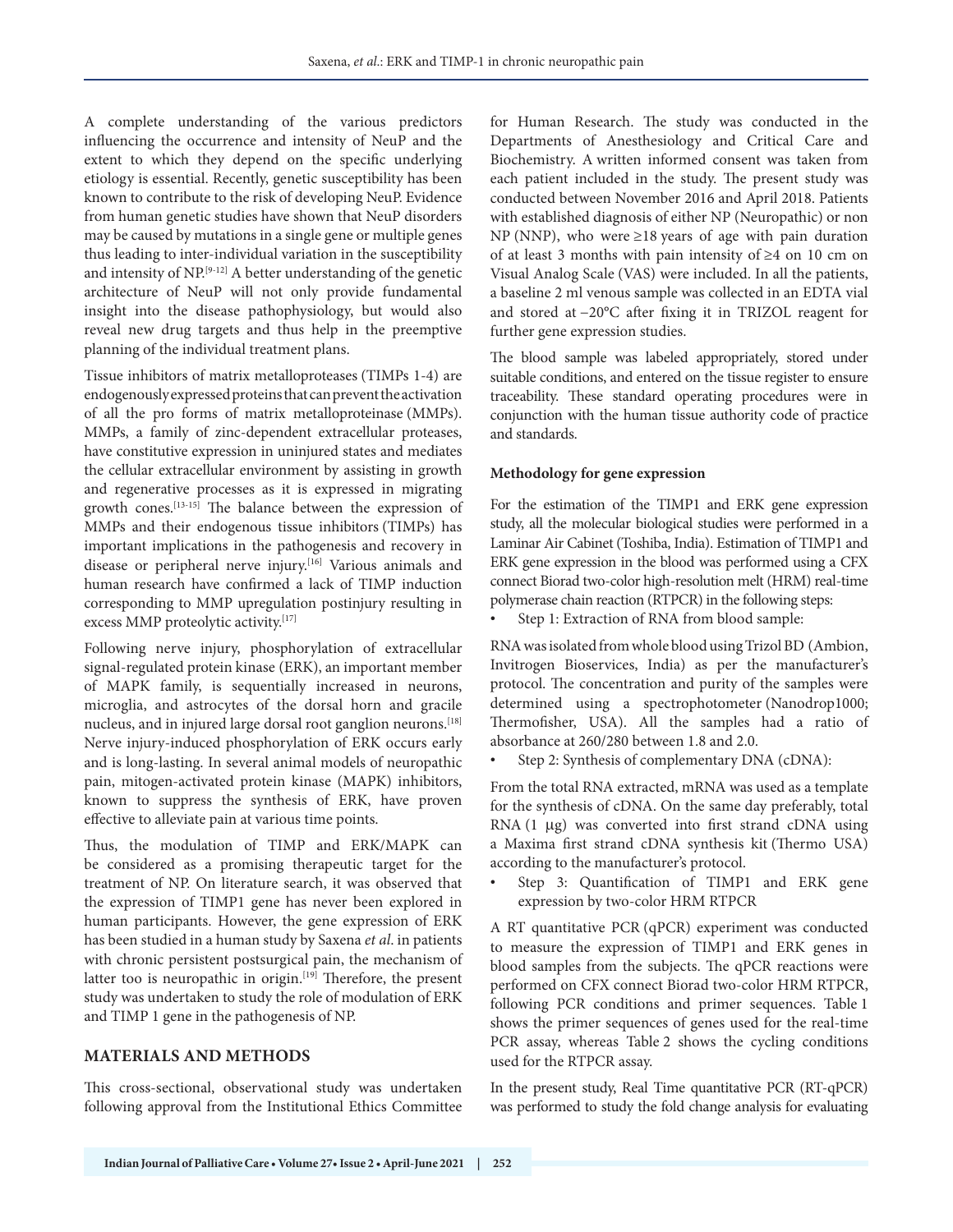**Table 1:** Primer sequences of genes used in quantitative real-time polymerase chain reaction assay.

| Gene                                               | <b>Primer sequences</b>     |  |  |
|----------------------------------------------------|-----------------------------|--|--|
| GAPDH                                              | (Forward)                   |  |  |
|                                                    | 5'-AAGGGTCATCATCTCTGC-3'    |  |  |
|                                                    | (Reverse)                   |  |  |
|                                                    | 5'-TAAGCAGTTGGTGGTGCA-3'    |  |  |
| TIMP1                                              | (Forward)                   |  |  |
|                                                    | 5'CTGTTGTTGCTGTGGCTGATA -3' |  |  |
|                                                    | (Reverse)                   |  |  |
|                                                    | 5'ACGCTGGTATA AGGTGGTCTG-3' |  |  |
| ERK                                                | (Forward)                   |  |  |
|                                                    | 5'-CCCGTCTTGGCTTATCCACT-3'  |  |  |
|                                                    | (Reverse)                   |  |  |
|                                                    | 5'-TACATACTGCCGCAGGTCAC-3'  |  |  |
| ERK: Extracellular signal-regulated protein kinase |                             |  |  |

**Table 2:** Cycling conditions used for the real-time polymerase chain assay.

| Gene                                               | <b>Initial</b><br>denaturation<br>(min) | <b>Denaturation</b><br>(S) | Annealing/<br>extension<br>(S) | Cycles |  |  |
|----------------------------------------------------|-----------------------------------------|----------------------------|--------------------------------|--------|--|--|
| <b>GAPDH</b>                                       | $95^{\circ}$ C/5                        | $95^{\circ}$ C/10          | $62.5^{\circ}C/30$             | 39     |  |  |
| TIMP1                                              | $95^{\circ}$ C/5                        | $95^{\circ}$ C/10          | $54.0^{\circ}$ C/30            | 39     |  |  |
| <b>ERK</b>                                         | $95^{\circ}$ C/5                        | $95^{\circ}$ C/10          | $62.0^{\circ}$ C/20            | 39     |  |  |
| ERK: Extracellular signal-regulated protein kinase |                                         |                            |                                |        |  |  |

differential expression of genes. In this, gene expression normalization was done by using GAPDH constitutive genes by determining delta Ct (cycle threshold). In a RTPCR assay, a positive reaction is detected by the accumulation of a fluorescent signal, and Ct is defined as the number of cycles required for the fluorescent signal to cross the threshold (i.e., exceeds background level). Ct levels are inversely proportional to the amount of target nucleic acid in the sample, i.e., lower the value of Ct, higher the amount of target nucleic acid in the sample.

Then, delta Ct was evaluated which is the difference of average Ct of target gene (TIMP1 and ERK gene) and constitutive gene (GAPDH gene):

ΔCt = Average Ct\_Target-average Ct\_Normalizer.

Again, the difference of mean Ct values of control and cases was determined, which is delta delta Ct:  $\Delta \Delta \text{C}t = \Delta \text{C}t$  case− $\Delta \text{C}t$  control

After this, true FC was represented to compare the expression of genes between cases and controls by the following:

 $FC = 2-$ <sup>ΔΔCt</sup>

If  $FC > 1$ , true fold change =  $FC$  and

If  $FC < 1$ , true fold change =  $-1/FC$ .

### **Sample size calculation**

The sample size could not be calculated as it is a pilot study. Sample size was determined based upon the number of patients either reporting to pain clinic or referred to pain clinic. Since the study was limited to 18 months and considering at least 10–12 patients per month, a minimum of 200 patients could be included.

# **Statistical analysis**

Statistical analysis was done using the SPSS version 20 [Statistical Product and Service Solutions, owned by International Business Machines Corporation (IBM) HQ: Armonk New York US. Currently officially "IBM® SPSS® Statistics"]. Delta Ct value is inversely proportional to the nucleic acid content, so on the basis of Δct value for gene expression study, depending on normality, unpaired students *t*-test (for normally distributed variables) and Mann–Whitney U-test was used to compare NP from NNP. For comparing statistical significance of expressional analysis, unpaired *t*-test was used to compare Δct of NP and NNP group.

# **RESULTS**

A total of 285 patients with chronic pain were assessed. Out of which, 153 patients were noted to be having NP and 132 had NNP. The various clinical diagnoses of both the groups are depicted in Figures 1 and 2, and the demographic characteristics of the patients are shown in Table 3.

The average duration of chronic pain was 11 months for 285 patients. Duration of pain was higher in patients with NP. Majority of the patients with the diagnosis of NP had VAS score higher than that of patients with NNP. The mean VAS score of all the patients was 6.0 [Table 3].

A baseline venous sample (2 ml) was withdrawn from each patient including both NP and NNP at the time of presentation. The gene expression analysis was done using qRT-PCR.

The Delta Ct values for ERK and TIMP1 are expressed in mean ± standard deviation in Table 4. The mean ΔCt of ERK was significantly down regulated reflecting the higher nucleic acid content in the target gene in patients with NP. On the contrary, the mean ΔCt of TIMP1 gene was significantly upregulated in patients with NP when compared to NNP reflecting the lower nucleic acid content in the target gene.

Further, the  $\Delta\Delta$  Ct values and the respective FCs were calculated [Table 5]. The mRNA expression of TIMP1 gene is significantly down regulated  $(2.65-fold)$  ( $P \le 0.01$ ) in NP patients when compared with NNP. The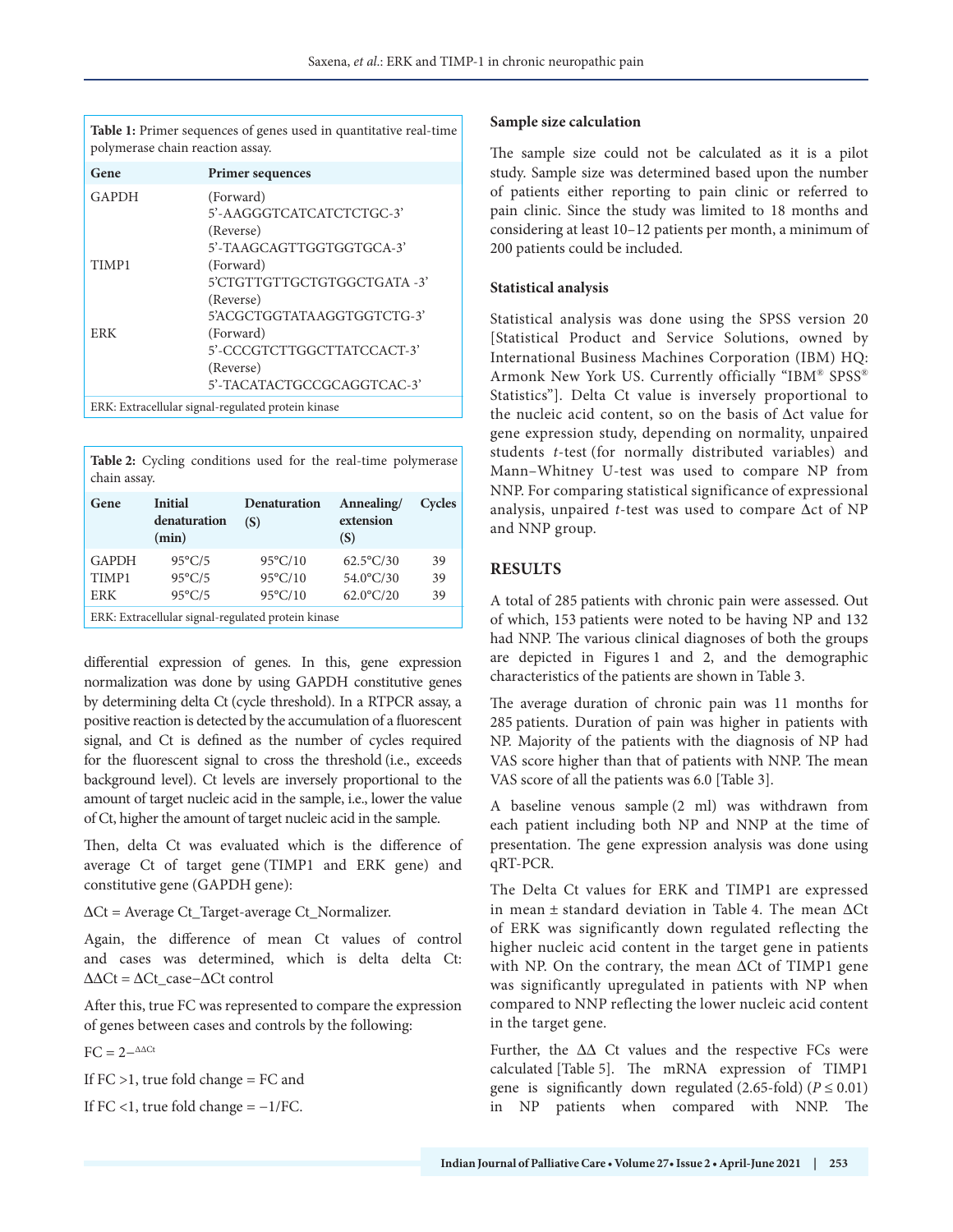

**Figure 1:** Various clinical diagnosis in *"*Neuropathic pain" group.



**Figure 2:** Various clinical diagnosis in "nonneuropathic pain" group.

mRNA expression level of ERK is significantly <sup>\*P≤0.05</sup> is considered significant. *P* has been calculated using<br>up-regulated (2.03-fold) (*P* ≤ 0.01) when compared with independent *t*-test. ERK: Extracellular signal-reg NNP group. Both the aforementioned changes were found to be statistically significant  $(P < 0.05)$ . The amplification with the corresponding cycle is depicted in Figure 3, whereas Figure 4 depicts the melt peak curve for both the ERK and TIMP1 gene against temperature.

# **DISCUSSION**

The present study is the first human study to evaluate the modulation of ERK and TIMP1 gene modulation in the pathogenesis of NP. The results of the present study showed that mRNA expression of TIMP1 gene was significantly  $(P < 0.05)$  down regulated in NP patients, whereas mRNA expression of ERK gene was significantly up regulated in patients with NP when compared to NNP.

An upcoming area in pain research is to find the predisposing factors and the genes responsible for NP by observing the sensitivity of various nociceptive stimuli among individuals. The genetic testing would allow early identification of patients at risk, and thus, help in the development of prophylactic and therapeutic intervention.

| <b>Table 3:</b> Demographic profile.                                      |                                       |                                       |                                    |  |  |
|---------------------------------------------------------------------------|---------------------------------------|---------------------------------------|------------------------------------|--|--|
| Demographic<br>variables                                                  | <b>Total</b><br>$(n=285)$             | $NP(n=153)$                           | <b>NNP</b><br>$(n=132)$            |  |  |
| Age (in years)<br>Gender (females) (%)<br>Duration of pain (in<br>months) | $51.10 \pm 12.21$<br>157(55)<br>11.53 | $54.10 \pm 12.18$<br>71 (46)<br>15.79 | $48 \pm 10.34$<br>86 (65)<br>10.32 |  |  |
| Baseline avg. VAS<br>score of pain                                        | 6.0                                   | 6.7                                   | 5.6                                |  |  |
| VAS: Visual analogue scale, NP: Neuropathic, NNP: Nonneuropathic<br>pain  |                                       |                                       |                                    |  |  |

**Table 4:** Δct of mRNA extracellular signal-regulated protein kinase and TIMP1: Values are in mean±standard deviation.

| Gene<br>under<br>evaluation          | Group<br>NP                                                                                                                                                                                                                       | Group<br><b>NNP</b>                | Level of significance<br>$P^*$ |
|--------------------------------------|-----------------------------------------------------------------------------------------------------------------------------------------------------------------------------------------------------------------------------------|------------------------------------|--------------------------------|
| $\Delta$ ct ERK<br>$\Delta$ ct TIMP1 | $3.11 \pm 2.03$<br>$4.81 \pm 1.79$                                                                                                                                                                                                | $4.13 \pm 1.80$<br>$3.41 \pm 1.77$ | < 0.0001<br>< 0.0001           |
|                                      | $\alpha$ , and the set of the set of the set of the set of the set of the set of the set of the set of the set of the set of the set of the set of the set of the set of the set of the set of the set of the set of the set of t |                                    |                                |

\*The two tailed *P* is statistically significant on unpaired *t* test. NP: Neuropathic, NNP: Nonneuropathic pain, SD: Standard deviation

|                      |  |  |  |  |  | Table 5: $\triangle\triangle C$ t and fold changes between neuropathic and |  |
|----------------------|--|--|--|--|--|----------------------------------------------------------------------------|--|
| nonneuropathic pain. |  |  |  |  |  |                                                                            |  |

| $\Delta\Delta\text{C}t$<br><b>ERK</b>                                                                                                                   | $\Delta\Delta\text{C}t$<br>TIMP1 | Fold change<br><b>ERK</b>                      | Fold change<br>TIMP1         |  |  |  |
|---------------------------------------------------------------------------------------------------------------------------------------------------------|----------------------------------|------------------------------------------------|------------------------------|--|--|--|
| $-1.02$                                                                                                                                                 | 1.4                              | $\uparrow$ 2.03 ( <i>p</i> =0.01) <sup>*</sup> | $\downarrow$ 2.65 (p=0.01) * |  |  |  |
| <i>*P</i> ≤0.05 is considered significant. <i>P</i> has been calculated using<br>independent t-test. ERK: Extracellular signal-regulated protein kinase |                                  |                                                |                              |  |  |  |

In a study by Fujimoto *et al*., TIMP-1 was shown to inhibit MMP-9 activity, suggesting its induction may have a neuroprotective function in CNS insults.[20] Interestingly, elevated levels of TIMP expression, induced through activation of cannabinoid receptors, was shown to reduce cancer cell invasiveness. This suggests that cannabinoids may provide a therapeutic approach to the attenuation of NP development.[21] Both these study findings corroborate with that of our study where there was a negative upregulation of TIMP1 as depicted by the flow change in patients with chronic pain when NP was compared to NNP.

In the study by Ji *et al*., on intracellular kinases, it was observed that nociceptor stimulus led to membrane receptor activation of kinases including protein kinases A, C and mitogen-activated protein kinases (MAPKs) leading to critical membrane phosphorylation and alteration of neuronal activity. MAPKs are important for intracellular signal transduction and play critical roles in regulating neural plasticity and inflammatory responses. MAPK family consists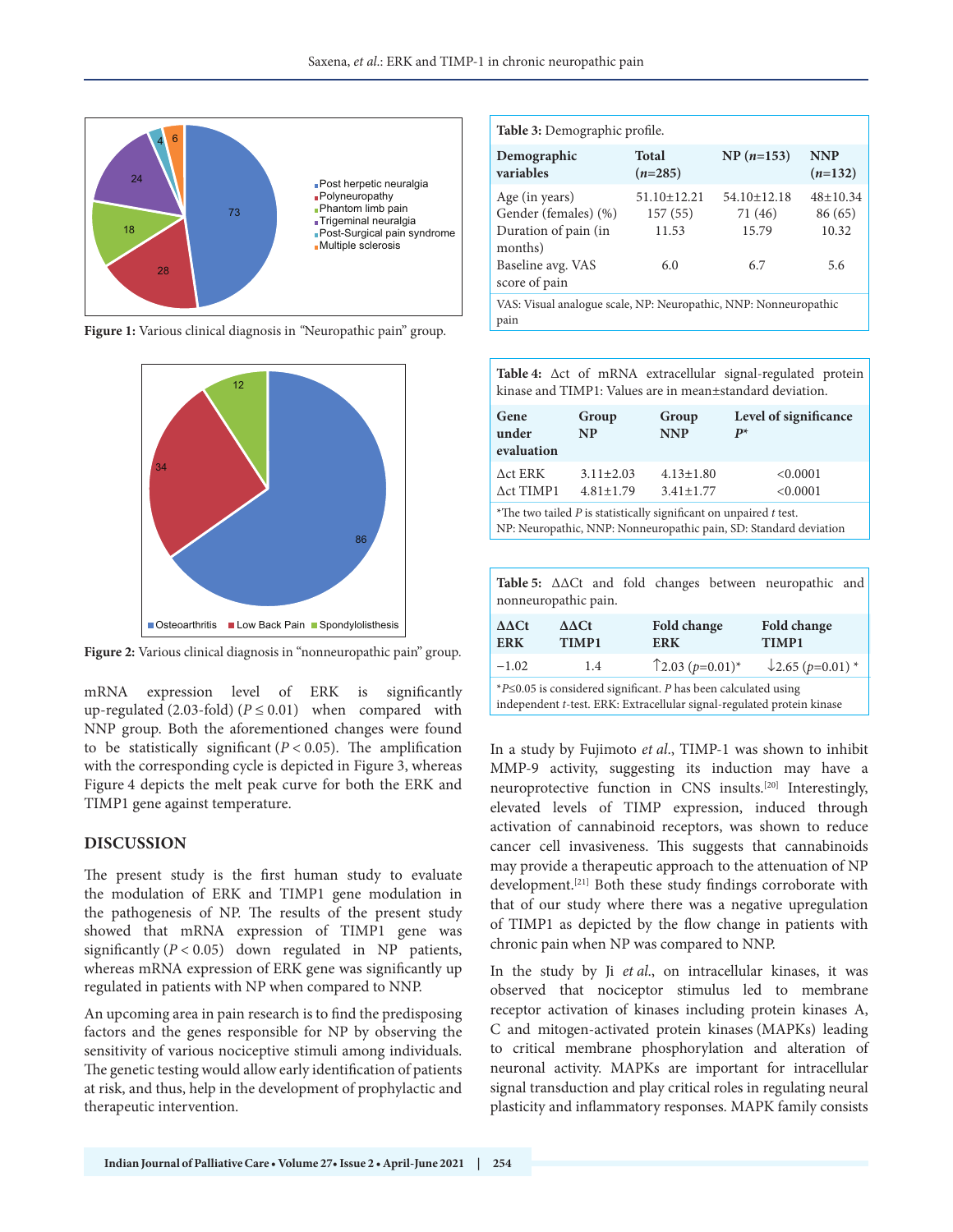

**Figure 3:** Amplification plot of extracellular signal-regulated protein kinase and tissue inhibitors of matrix metalloproteases 1 gene.



**Figure 4:** Melt peak curve of extracellular signal-regulated protein kinase and tissue inhibitors of matrix metalloproteases 1 gene.

of three major members, extracellular signal regulated kinases ERK, p38, and JNK kinase. MAPK activation can lead to alteration in the gene expression and persistent neuronal function changes that underlie chronic pain associated sensitization. Animal studies have suggested that activation of ERK pathways contributes to NP.[22-24]

ERK is one of the three groups of MAPK system and is activated by neuronal activity. The balance between the expression of MMP and their endogenous tissue inhibitors (TIMP1) has important implication for the healthy nervous system as well as pathogenesis and recovery in disease or injury. MMP expression and activity is controlled by intracellular and extracellular signaling molecules, cell surface receptor activity, transcription factor proteolytic activation of inactive MMP proform and inhibition by TIMPs. There is evidence that MMP and TIMP1 play a significant role in chronic conditions such as NP.[25,26]

Moreover, the present study happens to be the very first study ever undertaken on human beings for the evaluation of modulation of mRNA expressions of TIMP1 in chronic NP. The sample for gene expression was evaluated as the baseline

in all the patients and comparison was done between patients with NP and NNP. It was observed that the mRNA expression of TIMP1 gene was significantly down regulated in NP patients (FC = 2.03 and  $P = 0.01$ ) and mRNA expression of ERK gene was significantly up-regulated (FC =  $2.65$  and  $P = 0.01$ ) in patients with NP when compared to NNP values.

Our finding for expression of ERK is in concordance to Zhang *et al*., who clearly demonstrated that expression of ERK are upregulated in the dorsal root of spinal cord of rats after peripheral axonotomy. Similarly, a significant upregulation in ERK gene expression was observed by Saxena *et al*. in human participants of chronic persistent postsurgical pain following staging laparotomy for carcinoma ovary.[19,27]

## **Limitation**

First, the decision of the diagnosis of NP was done by only one expert, wherein, the decision of two experts could have been considered for the diagnosis. Second, the data was single centric.

# **CONCLUSION**

The results of the present study suggest that the mRNA expression of TIMP1 gene was significantly (*P* < 0.05) down regulated in NP patients, whereas mRNA expression of ERK gene was significantly up regulated in patients with NP when compared to NNP indicating its potential role in the modulation and pathogenesis of NP. However, we suggest a prospective multi-centric trial with a larger sample size to confirm the findings of the present study.

# **Declaration of patient consent**

Patient's consent not required as there are no patients in this study.

#### **Financial support and sponsorship**

Nil.

#### **Conflicts of interest**

There are no conflicts of interest.

## **REFERENCES**

- 1. Calvo M, Davies AJ, Hébert HL, Weir GA, Chesler EJ, Finnerup NB, *et al*. The genetics of neuropathic pain from model organisms to clinical application. Neuron 2019;104:637-53.
- 2. Jensen TS, Baron R, Haanpää M, Kalso E, Loeser JD, Rice AS, *et al*. A new definition of neuropathic pain. Pain 2011;152:2204-5.
- 3. Bouhassira D, Lanteri-Minet M, Attal N. prevalence of chronic